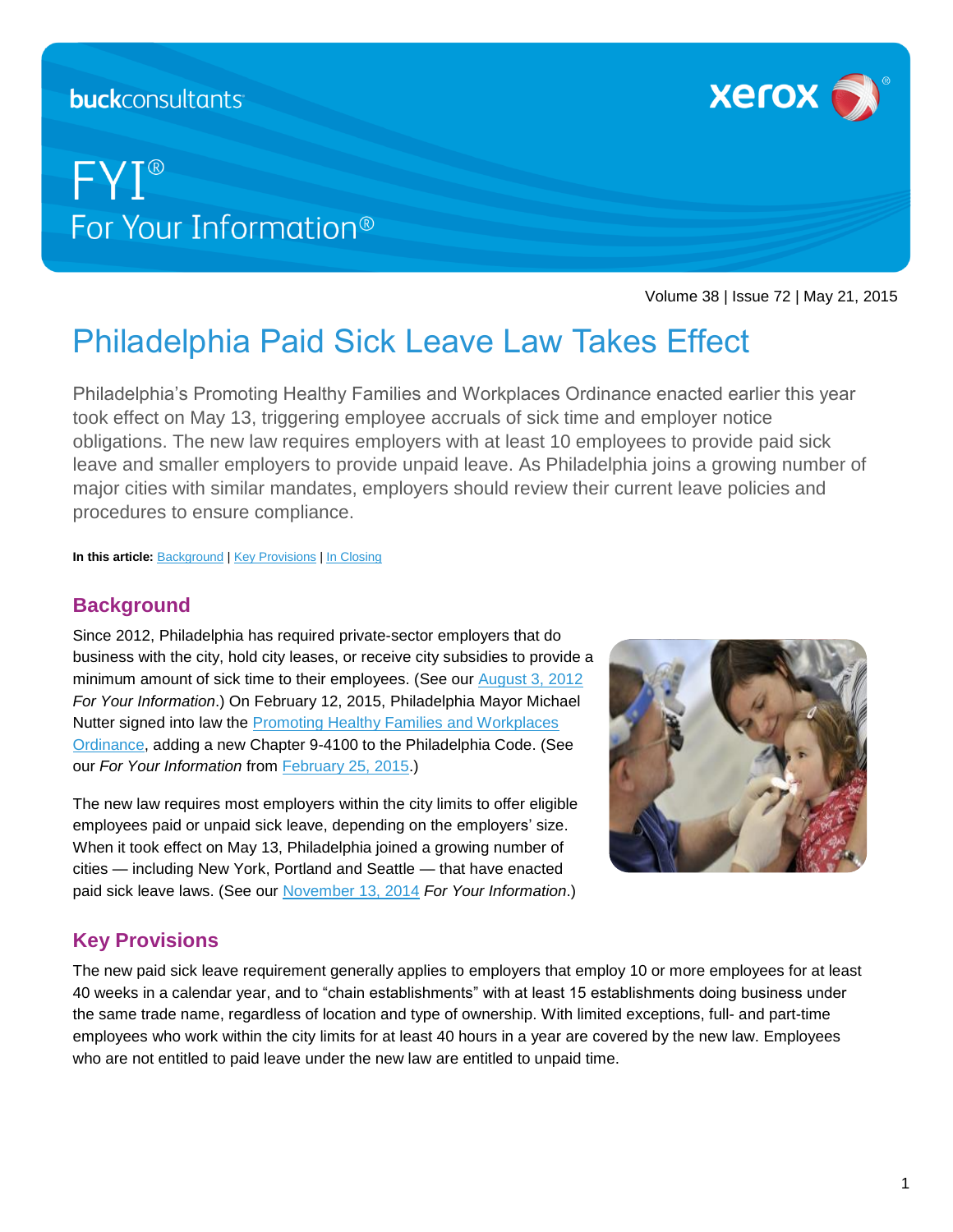#### **Accruing Sick Time**

On May 13 or the first day of employment (if later), employees will begin accruing a minimum of one hour of sick time for every 40 hours worked in Philadelphia, up to a maximum of 40 hours per calendar year. Employees who work for employers with 10 or more employees will accrue paid sick time while employees who work for smaller employers will accrue unpaid sick time under the same schedule.

#### **Using Accrued Time**

Employees will be able to start using earned paid sick time 90 days after accrual begins. Accrued sick time may be taken in hourly increments or the smallest increment of time the employer's payroll system uses to account for absences.

#### **Existing Leave Policies**

Employers that already provide sick or other leave that satisfies the new requirements will not have to offer additional leave. Paid leave could include vacation, short-term disability benefits, floating holidays, parental leave, personal days or PTO that may be used as sick time.

Under the new law, employees may use their paid sick time for their own or a family member's (broadly defined): mental or physical illness, injury or health condition; preventive medical care; or medical diagnosis, care or treatment. Paid sick time may also be used for absences due to the employee's or family member's domestic abuse, sexual assault or stalking. Under certain circumstances, employees who have exhausted their paid sick time may take unpaid leave for qualifying reasons.

#### **Notice, Posting and Recordkeeping**

The new law also requires employers to keep records related to sick time earned and used, and to provide notice to employees of their rights under the new law. Employers must maintain records of hours worked, sick time taken and payments made to employees for paid sick time for two years. Employers that fail to do so, or to allow access by the city's enforcement agency, will be presumed to be in violation of the law. Noncompliance with the notice and posting requirements may result in a civil fine of up to \$100 for each separate offense.

The ordinance requires employers to notify employees that they are entitled to sick time, the amount of sick time and the terms of its legal use. Notice may be provided in the form of workplace posters or by issuing individual written employee notices. Both the posters and the notices must be in English and any other primary language spoken by at least 5% of the employer's workforce. Employers are also required to provide notice of employee's rights under the ordinance in their employee handbooks.

Philadelphia's Managing Director's Office has now made available a poster employers may use to satisfy the notice and posting requirement. Employers can download versions of the poster summarizing employees' sick leave rights in English, Spanish, Russian, Chinese, Khmer and Vietnamese from its [website.](http://www.phila.gov/mdo/Pages/default.aspx) Employers and employees can also submit questions and requests for further information online at [paidsickleave@phila.gov.](mailto:paidsickleave@phila.gov)

**Comment.** As Philadelphia's sick leave ordinance took effect, the state legislature was considering preempting local leave laws. The state Senate has already passed a [bill](http://www.legis.state.pa.us/CFDOCS/Legis/PN/Public/btCheck.cfm?txtType=HTM&sessYr=2015&sessInd=0&billBody=S&billTyp=B&billNbr=0333&pn=0568) (SB 333) that would apply retroactively to January 1, 2015 to prevent Pennsylvania municipalities from imposing their own sick leave requirements on businesses. If the state House of Representatives passes the measure, Governor Tom Wolf is expected to veto it.